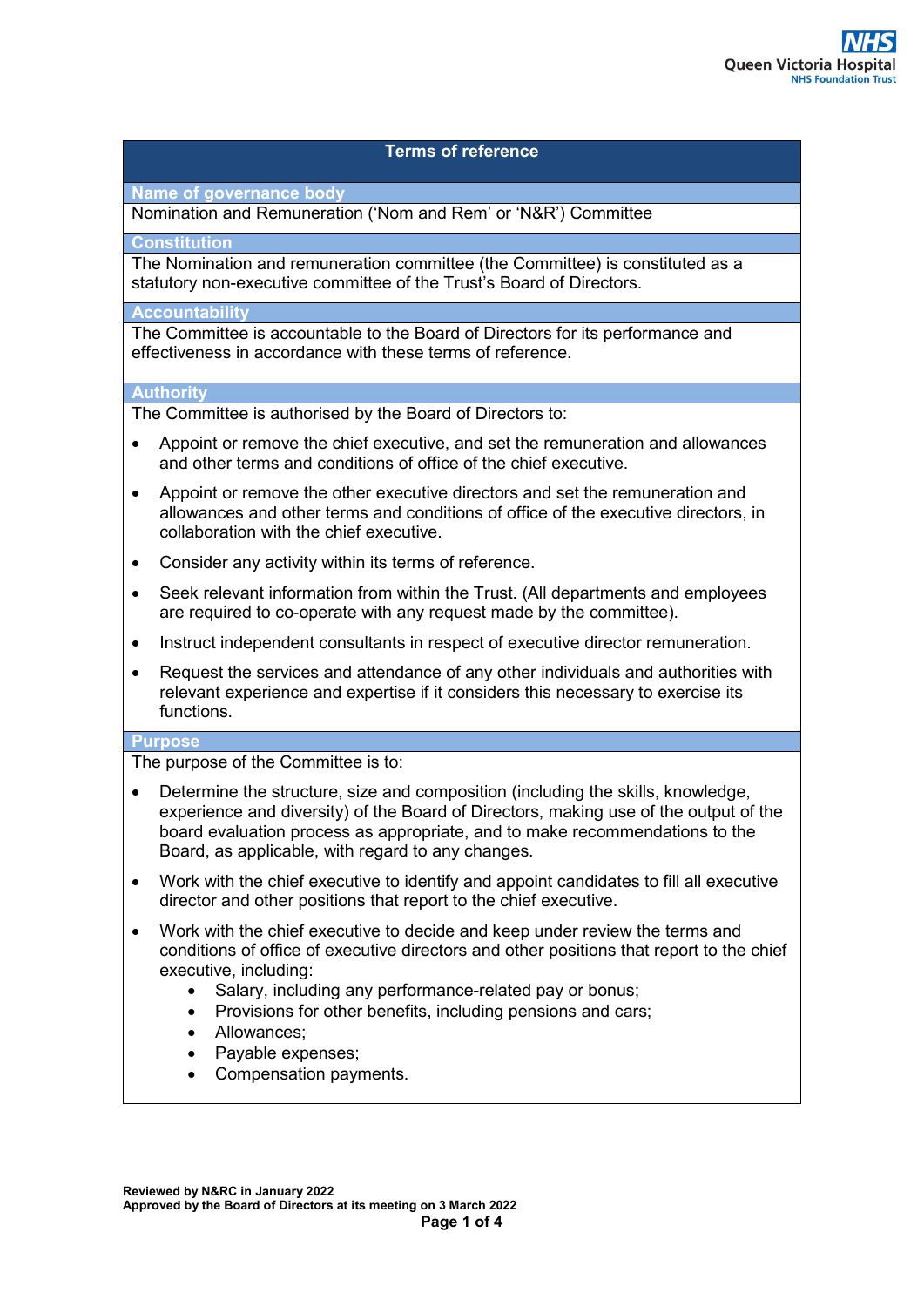• Set the overall policy for the remuneration packages and contractual terms of the executive management team.

### **Duties and responsibilities**

### **Duties (nominations)**

- When a vacancy is identified, evaluate the balance of skills, knowledge and experience on the Board, and its diversity, and in the light of this evaluation, prepare a description of the role and capabilities required for the particular appointment.
- Use open advertising or the services of external advisers to facilitate candidate searches.
- Consider candidates from a wide range of backgrounds on merit against objective criteria.
- Ensure that proposed appointees disclose any business interests that may result in a conflict of interest prior to appointment and that any future business interests that could result in a conflict of interest are reported.
- Ensure that proposed appointees meet the "fit and proper person test", and confirm their awareness of the circumstances which would prevent them from holding office.
- Consider any matter relating to the continuation in office of any executive director including the suspension or termination of service of an individual as an employee of the Trust, subject to the provisions of the law and their service contract.

# **Duties (remuneration)**

- Establish and keep under review the national NHSI VSM pay strategy and associated QVH VSM pay principles in respect of executive board directors and other positions that report to the chief executive.
- Establish levels of remuneration which are sufficient to attract, retain and motivate executive directors of the quality and with the skills and experience required to lead the Trust successfully, without paying more than is necessary for this purpose, and at a level which is affordable for the Trust.
- Use national guidance and market benchmarking analysis in the annual determination of remuneration of executive directors and other positions that report to the chief executive, while ensuring that increases are not made where Trust or individual performance do not justify them.
- Monitor and assess the output of the evaluation of the performance of individual executive directors, and consider this output when reviewing changes to remuneration levels.
- The Committee will work with the chief executive to determine the remuneration of the other executive directors.

# **Responsibilities**

On behalf of the Board of Directors, the Committee has the following responsibilities:

- To identify and appoint candidates to fill posts within its remit as and when they arise.
- In doing so, to adhere to relevant laws, regulations, trust policies and the principles and provisions regarding the levels and components of executive directors' remuneration as defined by section D of the FT *Code of Governance.*.
- To be sensitive to other pay and employment conditions in the Trust.
- To keep the leadership needs of the Trust under review at executive level to ensure the continued ability of the Trust to operate effectively in the health economy.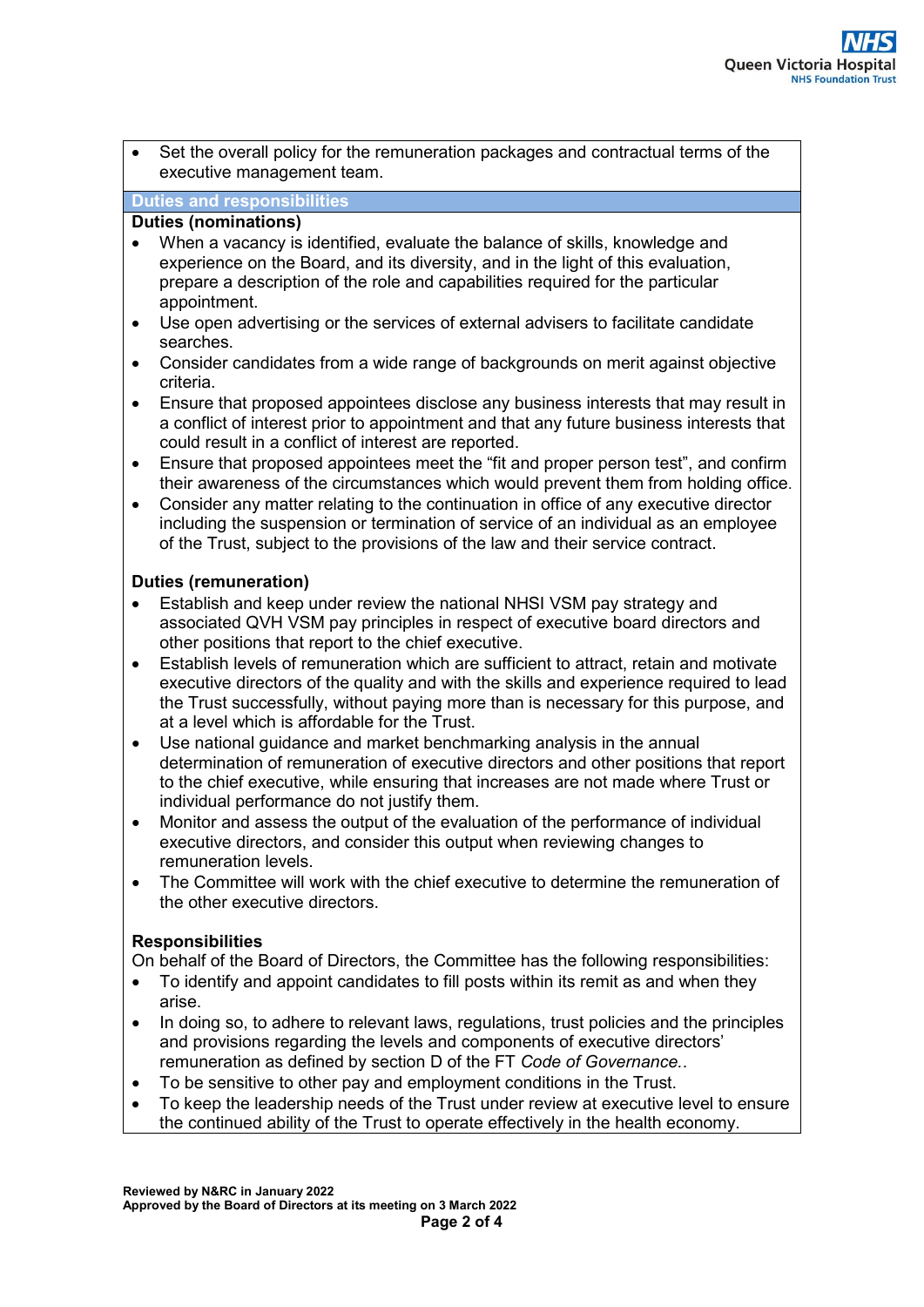- To give full consideration to and make plans for succession planning for the chief executive and other executive directors taking into account the challenges and opportunities facing the Trust and the skills and expertise needed on the Board in the future.
- To sponsor the Trust's leadership development and talent management programmes to support succession plans and meet specific recruitment and retention needs.
- To ratify the recommendations of the Employer Based Awards Committee for medical and dental Clinical Excellence Awards

# **Meetings**

Meetings of the Committee shall be formal, minuted and compliant with relevant statutory and good practice guidance as well as the Trust's codes of conduct.

The Committee will usually meet three times a year.

The chair of the Committee may cancel, postpone or convene additional meetings as necessary for the Committee to fulfil its purpose and discharge its duties.

The Board of Directors, Chief Executive and Director of workforce and organisational development may request additional meetings if they consider it necessary.

# **Chairing**

The Committee shall be chaired by the chair of the Trust.

If the chair is absent or has a conflict of interest which precludes his or her attendance for all or part of a meeting, the Committee shall be chaired by the senior independent director of the Trust.

# **Secretariat**

The Director of Corporate affairs and communications, working closely with the Director of Workforce and organisational development, shall be the secretary to the Committee and provide administrative support and advice to the chair and membership. The duties of the secretary shall include but not be limited to:

- Preparation of the draft agenda for agreement with the chair
- Organisation of meeting arrangements, facilities and attendance
- Collation and distribution of meeting papers
- Taking the minutes of meetings and keeping a record of matters arising and issues to be carried forward.
- Maintaining the Committee's work programme.

# **Membership**

# **Members with voting rights**

The Committee shall comprise all non-executive directors of the Trust who shall each have full voting rights.

# **Ex-officio attendees without voting rights**

- Chief Executive
- Director of Workforce and Organisational Development

# **In attendance without voting rights**

The secretary to the Committee (for the purposes described above)